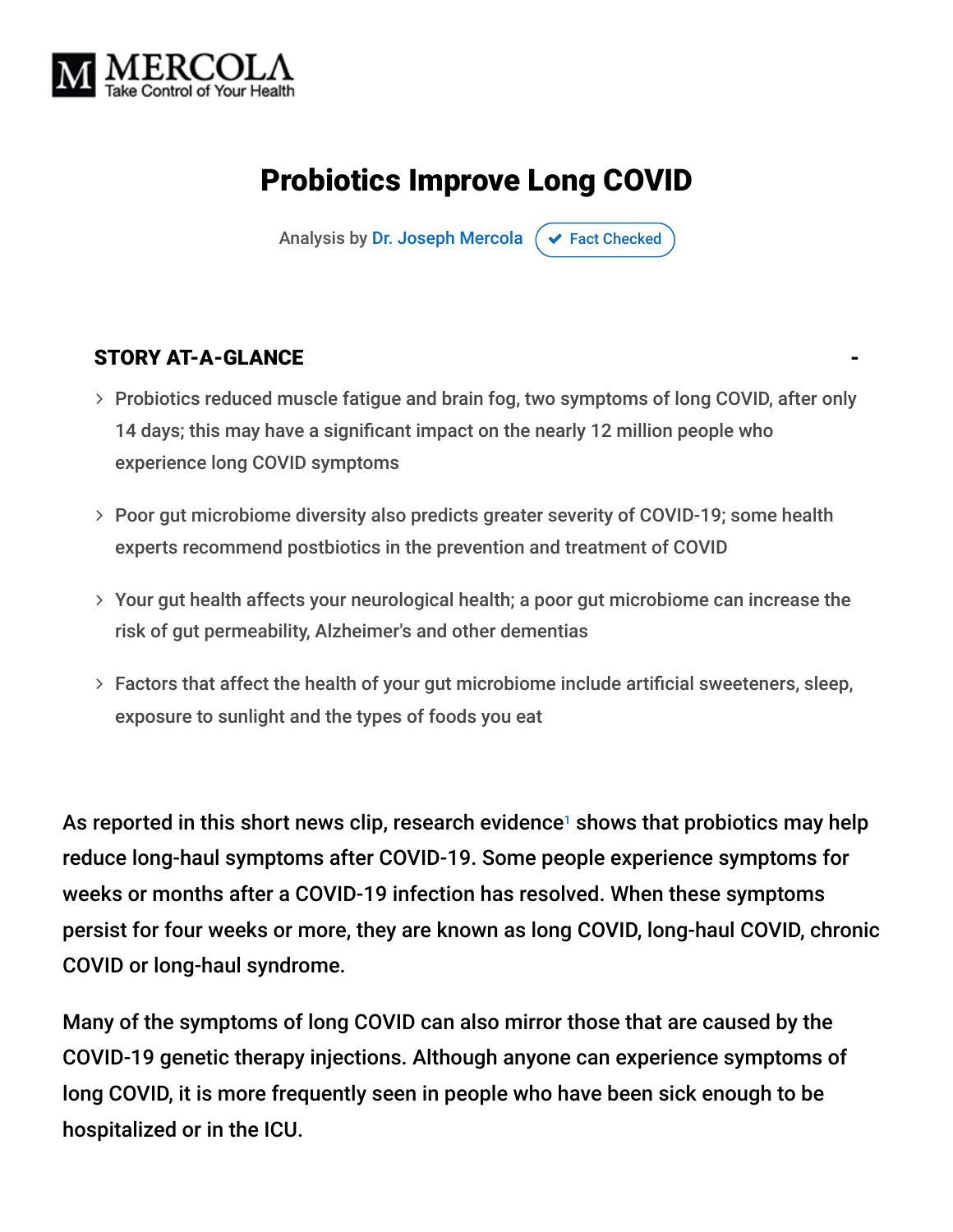According to Dr. Peter McCullough, board-certified internist and cardiologist, 50% of those who have been sick enough to be hospitalized will have symptoms of long COVID: 2

*"So, the sicker someone is, and the longer the duration of COVID, the more likely they are to have long COVID syndrome. That's the reason why we like early treatment. We shorten the duration of symptoms and there's less of a chance for long COVID syndrome."*

Symptoms of long COVID include fatigue, shortness of breath, coughing, chest pain, joint pain, memory problems, loss of taste or smell and muscle pain or headache.<sup>3</sup> The symptoms are the result of damage to the lungs, immune system, mitochondria, heart and nervous system. McCullough goes on to explain that after a severe case of COVID-19, blood clots and heart problems can happen for up to 90 days or more.

Inflammation to the lining of the heart  $-$  pericarditis  $-$  and around the lining of the lungs  $-$  pleuritis  $-$  can also occur in long COVID. Data from a study<sup>4</sup> published in November 2021 show the administration of probiotics can affect the gut microbiome, and subsequently help your body heal from the symptoms of long COVID.

### Data Show Probiotics Help Long-Haul COVID Symptoms

Roughly 12 million people may suffer from long COVID symptoms, which a Swedish study found could potentially be alleviated after 14 days of probiotics.<sup>5</sup> The study was published September 2021 in the journal Medicines.<sup>6</sup> The researchers wanted to evaluate how effective probiotics might be in alleviating two of the symptoms of long COVID — muscle soreness and brain fog.

They enrolled 200 patients who had complaints of muscle fatigue after COVID. One hundred participants received a placebo and 100 received a combination of ImmunoSEB (systemic enzyme complex) and ProbioSEB CSC3 (probiotic complex). The participants were tested at different time points from Day 1 to Day 14.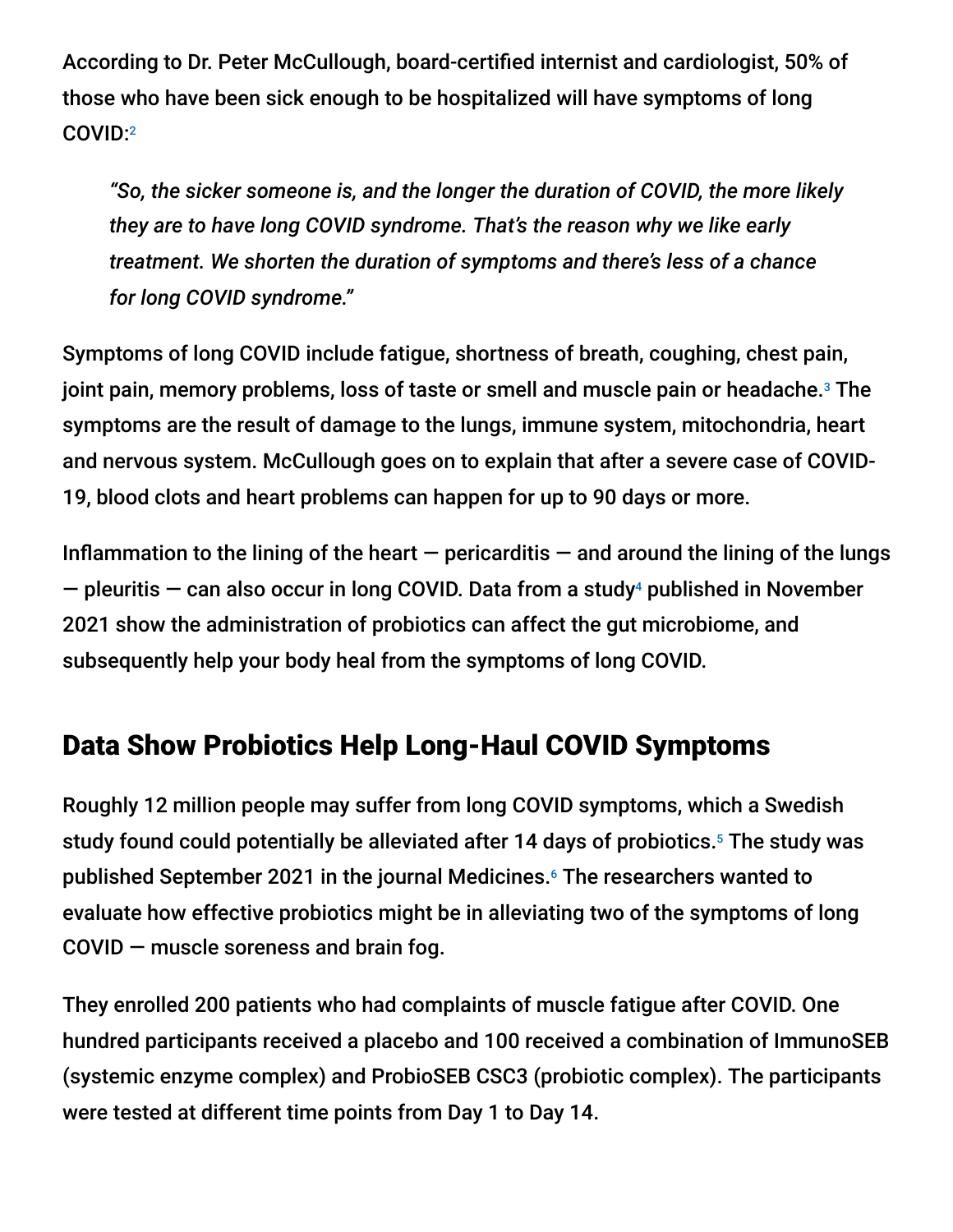The data showed that those treated with the supplements had 91% resolution of muscle fatigue by Day 14. There was also a greater reduction in mental fatigue scores as compared to those receiving the placebo. The researchers concluded: 7

*"This study demonstrates that a 14 days supplementation of ImmunoSEB + ProbioSEB CSC3 resolves post-COVID-19 fatigue and can improve patients' functional status and quality of life."*

ABC News interviewed public health medical educator Dr. Shad Marvasti, who recommends using probiotic supplements with at least 10 strains of active cultures to help support the immune system.<sup>8</sup> He noted fermented foods such as sauerkraut, miso, kimchi and tempeh would help populate your gut microbiome.

He also mentions yogurt. However, I recommend that if you do use yogurt, it's homemade since the products sold in the grocery store are high in sugar, which is a nutrient that feeds harmful bacteria in the gut. Also, if you decide to eat fermented soy, to be sure it's grown organically, as most soy in the U.S. is a GMO food that is contaminated with pesticides and herbicides.

During data-gathering for the research, the scientists found other coronavirus infections, such as SARS, also triggered long-term symptoms. During follow-up, data showed 64% reported muscle fatigue at three months, 54% at six months and muscle fatigue at 12 months in 60% of those surveyed.<sup>9</sup> Likewise, after the Middle East Respiratory Syndrome (MERS), 48% reported fatigue after 12 months.

The researchers believe that the supplement regimen used on the participants reduced physical and mental fatigue and would be an effective early intervention. They suggest that while scientists continue to characterize long haul syndrome, these dietary supplements are added to clinical recommendations to help improve functional status and quality of life. 10

### Poor Gut Health May Predict Severe COVID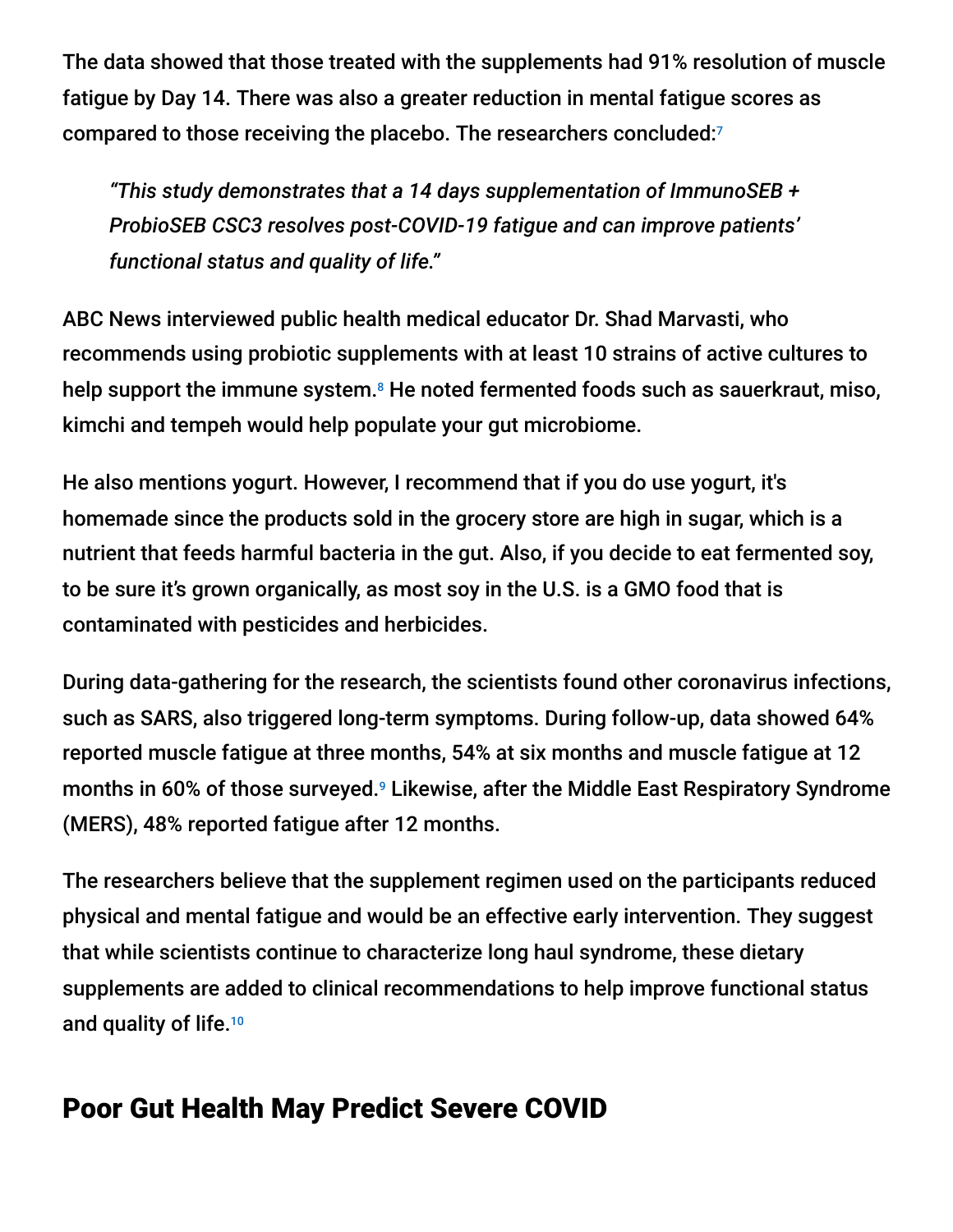In an unrelated study published in 2018, researchers performed a systematic review of 70 randomized placebo-controlled trials<sup>11</sup> to evaluate how specific probiotics may benefit individuals who had irritable bowel syndrome or other gastrointestinal (GI) disturbances. The data from the review indicated that there were specific probiotics with beneficial effects on lower GI health conditions, such as irritable bowel syndrome.

Knowledge that probiotics offer a distinct advantage to the immune system has prompted study into the relationship between gut health and COVID outcomes. The featured study was published in the same month and year as another paper $^{12}$  that proposed the use of postbiotics in the treatment of post-COVID long-haul symptoms.

The writers advocate postbiotics that may help alleviate the burden on the body from viral infections and they postulate there may be a role for "precision postbiotics" in preventive interventions. Postbiotic is an umbrella term for components of microbial fermentation.<sup>13</sup> This can include short-chain fatty acids, functional proteins, metabolites and extracellular polysaccharides.

Since the start of the pandemic, several studies have shown that patients with GI symptoms often have more severe disease. One review of more than 1,000 patient records was presented to the American College of Gastroenterology.<sup>14</sup> The data showed those who presented at admission with GI symptoms and suspected COVID-19 infection had worse outcomes than those who did not have GI symptoms.

After adjusting for comorbidities, demographics and other clinical symptoms, of 1,000 patients, 22.4% had at least one GI symptom, the most common of which was nausea and vomiting. Researchers also found those who had GI symptoms had a higher body mass index, a higher prevalence of diabetes and high blood pressure, and were older.

While this group had a higher rate of ICU admission and intubation, the study did not include mortality rates in the analysis. However, SciTech Daily<sup>15</sup> reported that autopsy results and studies have suggested a sizable number of people with severe COVID-19 also have GI problems. A significant number of people with respiratory problems also had GI symptoms, suggesting that when the virus affects the GI tract, it can increase the severity of the illness.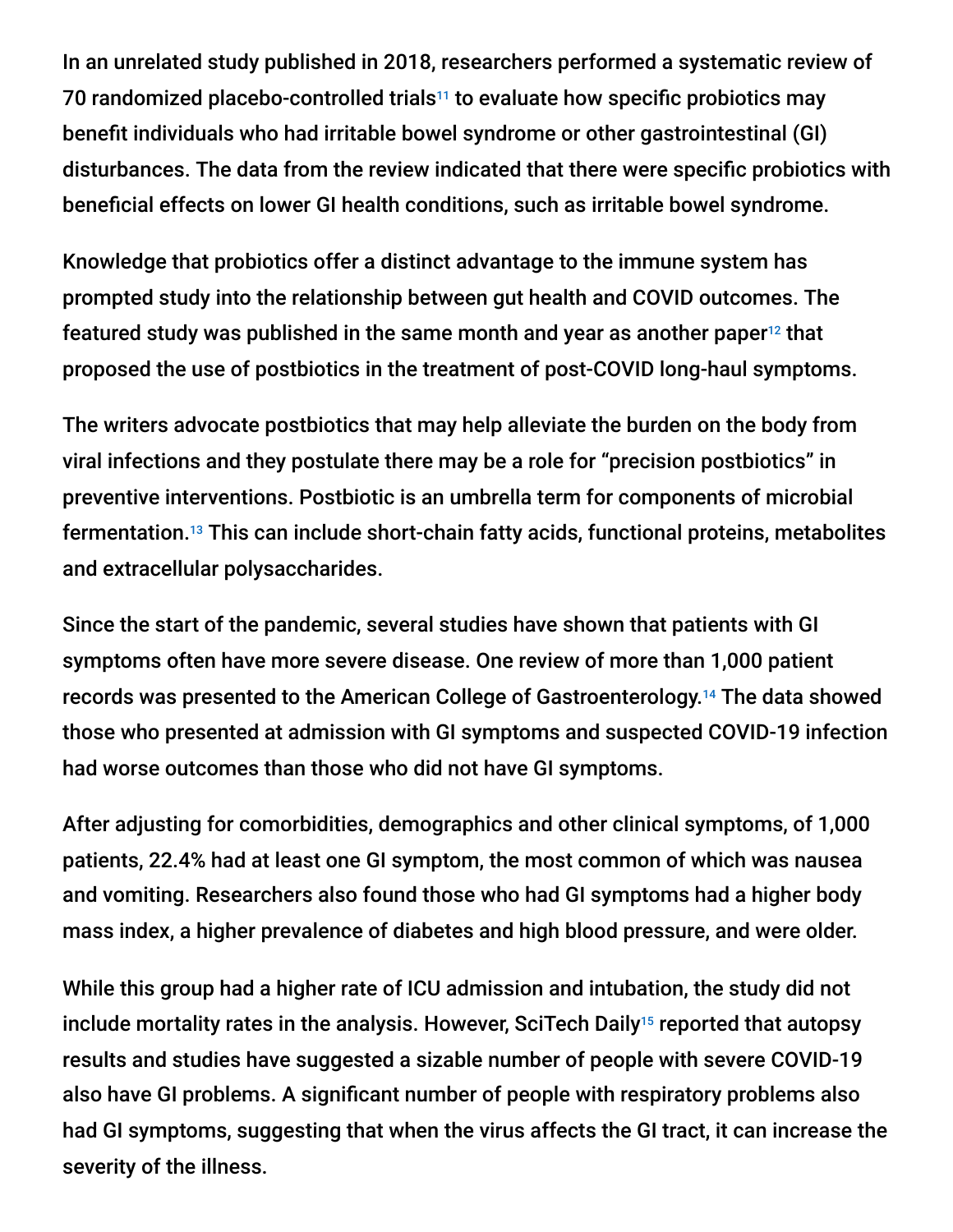Another paper<sup>16</sup> published in January 2021 suggested the GI symptoms that predict severe COVID-19 are triggered by poor gut health. The writer, Heenam Stanley Kim, Ph.D., from Korea University, proposes that gut dysbiosis can exacerbate the severity of the infection.

This hypothesis is supported by a review of several studies since the start of the pandemic, which also demonstrated an association between severe disease and a lack of microbial diversity.<sup>17</sup> An early study of patients admitted from March 4, 2020, to March 24, 2020, showed 31.9% had GI symptoms on admission. 18

# Your Gut Affects Brain Health and Immunity

Your gut health plays an important role in your neurological health and with your immune system. A very large part of your immune system sits in your gut microbiome and GI tract. Researchers estimate that up to 80% of your immune cells can be found in the gut. 19

The complex interaction between your gut microbiome, pathogens and your immune system is affected by several factors, including your nutrition. One review of the research<sup>20</sup> published in 2021 identified the significance that nutrition plays in both prevention and treatment of infectious disease.

There are also deep connections that exist between your gut and your brain. Harvard Health $21$  explains that these two structures are linked through biochemical signaling. The primary connection is the vagus nerve, which is the longest nerve in the body.

For example, when the fight-or-flight response is triggered, warning signals are sent to the gut. This is why digestive problems can be triggered by a stressful event. On the other hand, digestive issues like irritable bowel syndrome or chronic constipation can trigger anxiety or depression.

Alzheimer's disease continues to be a leading cause of death in the U.S., with 1 in 3 seniors dying with Alzheimer's or dementia — more than the number killed by breast and prostate cancers combined. 22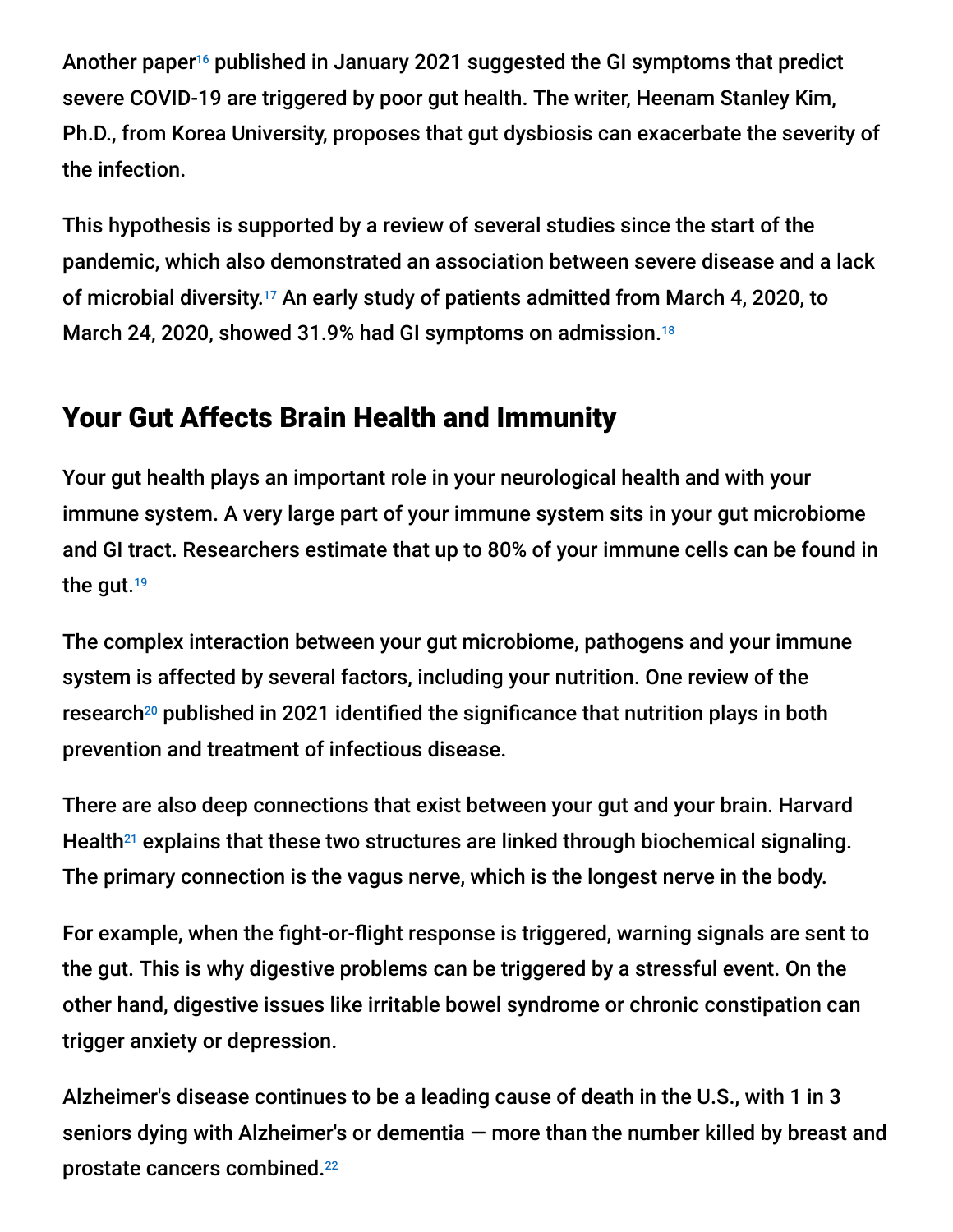One team of Swiss and Italian researchers found a connection between imbalanced gut microbiota and the development of amyloid plaques in the brain, associated with Alzheimer's disease.<sup>23</sup> In a prior study<sup>24</sup> the team had found that the gut microbiota in people with Alzheimer's disease is different from those without the condition; microbial diversity is reduced, and certain bacteria are overrepresented.

In their current study, the researchers engaged 89 people aged 65 to 85 years. Some were diagnosed with Alzheimer's disease or other neurodegenerative diseases and the others were healthy with no memory problems. The researchers used PET imaging to measure amyloid deposits in the brain and measure the serum markers of inflammation and proteins produced by intestinal bacteria.

"Our results are indisputable: Certain bacterial products of the intestinal microbiota are correlated with the quantity of amyloid plaques in the brain," explained Moira Marizzoni, one study author with the Fatebenefratelli Center in Brescia, Italy. 25

### The Effects of Artificial Sweeteners, Sleep and Sunlight

Several factors influence your gut microbiome. One factor found in many processed foods that has a devastating effect on your gut microbiome is artificial sweeteners. As early as 2008,<sup>26</sup> scientists had discovered that sucralose lowered your gut bacteria count by 47.4% to 79.7% and increased the pH level of your intestines.

More recently, scientists found that three of the most popular artificial sweeteners  $$ sucralose (Splenda), aspartame (NutraSweet, Equal and Sugar Twin) and saccharin (Sweet'n Low, Necta Sweet and Sweet Twin) — have a pathogenic effect on two types of gut bacteria. 27

Lab data demonstrated the products can trigger beneficial bacteria to become pathogenic and potentially increase your risk of serious health conditions. This was the first study to demonstrate how two types of beneficial bacteria can become diseased and invade the gut wall. The bacteria studied were Escherichia coli (E. coli) and Enterococcus faecalis (E. faecalis).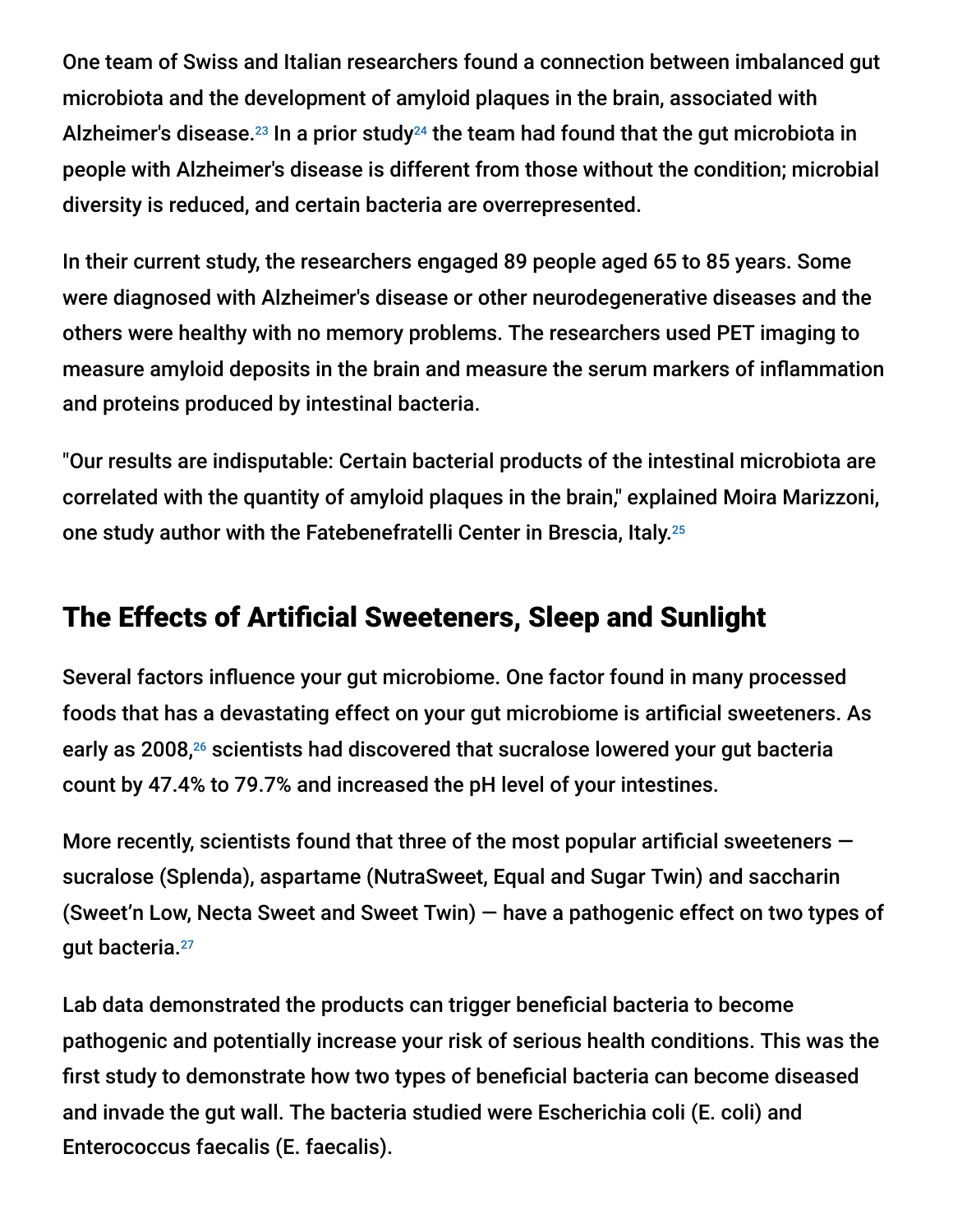This research supports past evidence that noncaloric artificial sweeteners induced "compositional and functional alterations" in the gut microbiome.<sup>28</sup> Data have also shown that artificial sweeteners can increase the permeability of the intestinal epithelial barrier, which leads to systemic inflammatory diseases. In the lab,<sup>29</sup> high concentrations of aspartame and saccharin induced cell death and at low concentrations, it increased the epithelial permeability.

Two strategies that also play a role in your gut microbiome are getting more sleep and sunshine. Researchers have found a curious bidirectional link between your gut health and sleep. One study published in the Frontiers of Psychiatry noted:<sup>30</sup>

*"There is considerable evidence showing that the gut microbiome not only affects the digestive, metabolic, and immune functions of the host but also regulates host sleep and mental states through the microbiome-gut-brain axis.*

*Preliminary evidence indicates that microorganisms and circadian genes can interact with each other. The characteristics of the gastrointestinal microbiome and metabolism are related to the host's sleep and circadian rhythm."*

As noted in the Frontiers in Psychiatry study, $31$  mounting research suggests your gut microbiome helps regulate not only your mood but also your sleep cycle through what's known as the gut-brain axis  $-$  a bidirectional communication "highway" that links your central and enteric nervous systems. 32

During the past pandemic months, it has become increasingly obvious that maintaining optimal levels of vitamin D could help reduce your risk of infectious disease.<sup>33</sup> A research team from the University of British Columbia was also interested in how exposure to UVB light may affect the human gut microbiome. 34

Past studies had suggested vitamin D could alter the gut microbiome $35$  and since there are few natural foods that contain vitamin  $D_{\nu}^{36}$  a vast majority of your body's requirement is usually met through skin exposure to UVB light. $^{\scriptscriptstyle 37}$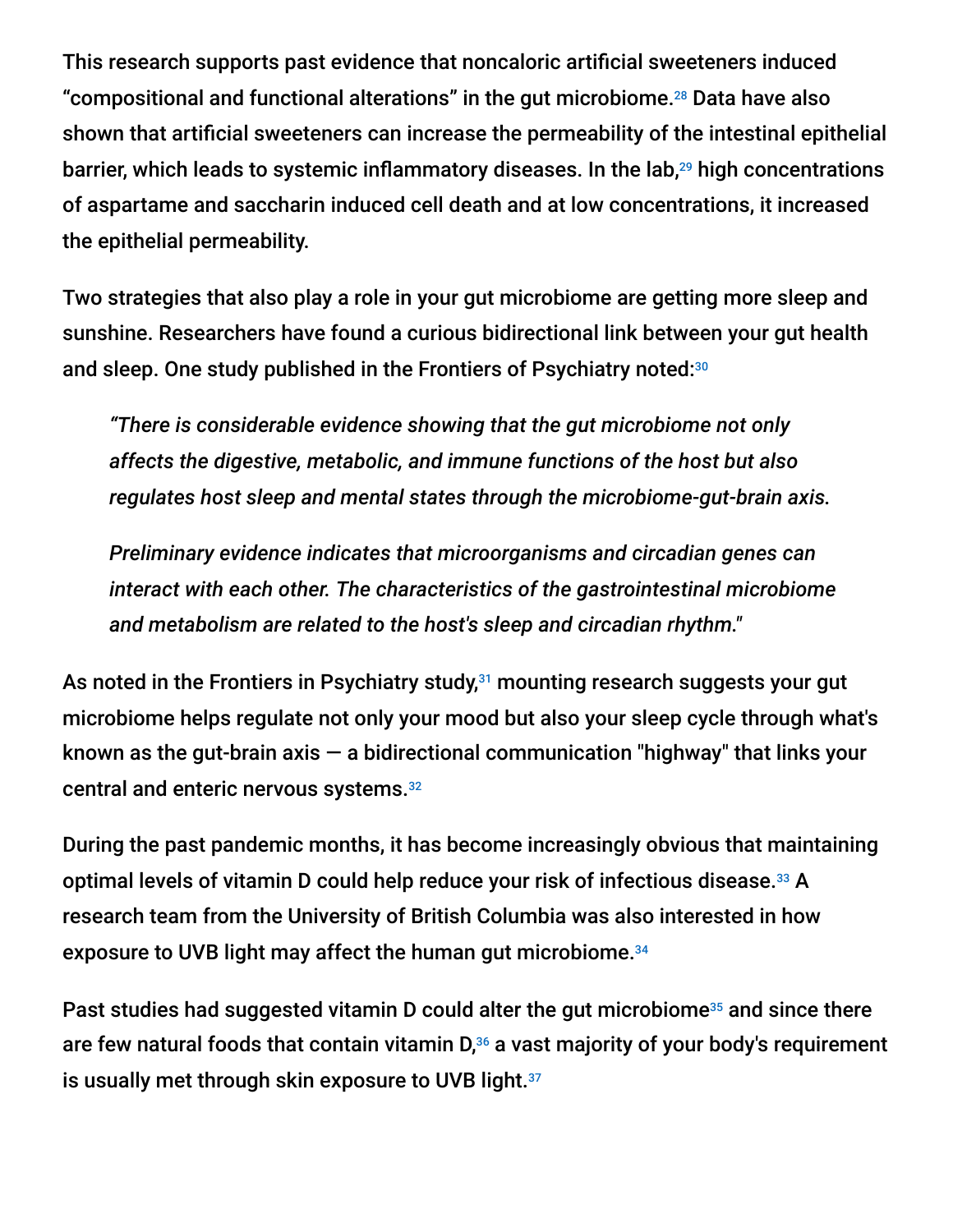The researchers from British Columbia noted that past research has shown sunlight has a positive effect on those with inflammatory bowel disease and multiple sclerosis, both of which are exacerbated by inflammation.<sup>38</sup> In this clinical pilot study the researchers found the fecal microbiota were positively altered after exposure to sunshine. They wrote: 39

*"This is the first study to show that humans with low 25(OH)D serum levels display overt changes in their intestinal microbiome in response to NB-UVB skin exposure and increases in 25(OH)D levels, suggesting the existence of a novel skin-gut axis that could be used to promote intestinal homeostasis and health."*

# Optimize Your Gut Microbiome

The choices you make every day have an impact on your gut microbiome. Optimizing your gut flora and vitamin D level is crucial to good health. Regularly eating traditionally fermented and cultured foods is the easiest, most effective and least expensive way to make a significant impact on your gut microbiome.

Healthy choices include lassi (an Indian yogurt drink), cultured grass-fed organic milk products such as kefir and yogurt, natto (fermented soy) and fermented vegetables of all kinds. Generally, I believe the majority of your nutrients need to come from food. However, supplemental probiotics are an exception if you don't eat fermented food on a regular basis. Spore-based probiotics, or sporebiotics, can be helpful if antibiotics are necessary.

In addition to getting enough quality sleep and maintaining optimal levels of vitamin D, it is also important to feed your beneficial bacteria the nutrients they need to thrive. While harmful bacteria thrive on sugar and carbohydrates, beneficial bacteria thrive on fiber.

According to a study published in 2019 in The Lancet $^{40}$  people eating 25 to 29 grams of fiber each day had a reduced risk of a range of critical outcomes, such as stroke, coronary heart disease, Type 2 diabetes and all-cause mortality. However, they found eating 29 grams a day was merely adequate, writing: 41